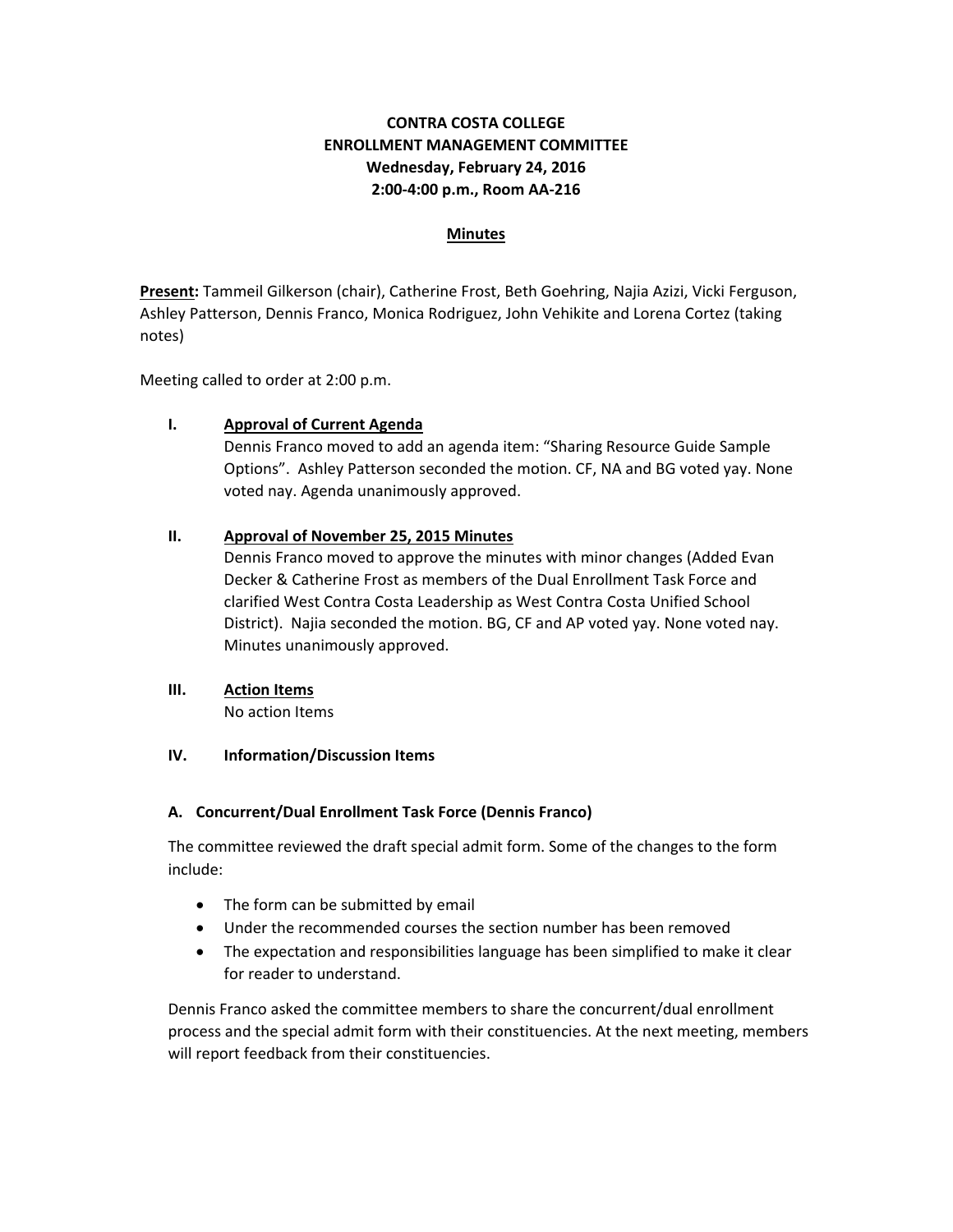Since vetting the concurrent/dual enrollment program to the West Contra Costa Unified School District, Dennis Franco has met with a counselor from the John Swett High School. The counselor had positive feedback regarding the availability for students to register electronically. This will allow the students to become familiar with the system before attending college. The other groups that will be approached about concurrent/dual enrollment are Gateway, Metas and Middle College High School.

At the Counseling Collaborative meeting between counselors from Contra Costa College, local high schools and local middle schools, a list was shared of courses that make sense and are appropriate for a high school students to take. The Middle College High School course work was the model used to build the list of courses to be vetted.

Beth Goehring asked for clarification on the difference between PE courses vs. Kinesiology courses. Per Catherine Frost, PE is the only course restricted to concurrent/dual enrolled students. Students cannot register for PE courses because they are coded as physical activities. However, they can register for Kinesiology courses because they are coded as an academic course. Also, PE courses cannot have more than 10% of concurrent enrollment students; this is based on enrollment not class maximum. Beth Goehring suggested to clarify the PE courses language under the heading "rules for special admit students". Dennis Franco will have the task force review the form and bring back language suggestions to the next Enrollment Management meeting.

## **B. Starfish Demonstration and Implementation Timeline (Vicki Ferguson & Ashley Patterson)**

Vicki Ferguson and Ashley Patterson focused on the early alert retention tool of Starfish. The team meets every Wednesday with Hobsons to the build the system. The rollout of Starfish will be in increments. Currently we are on phase 1: Identify and engage, this means we are only looking to train faculty and staff on progress survey, key referrals and making sure catalog is uploaded. The information from colleague and banner is transferred to Starfish. EOPs has been chosen as the target population to pilot Starfish.

Example of early alert workflow:

- Faculty identifies a student who is having issues (e.g. frequently absent, strange behavior etc.) by raising a flag within the Starfish tool
- A notification is sent to the student and their counselor
- The counselor follow up with student or the identified person for that student (e.g. tutor, minority retention specialist etc.)
- Closes the loop

Another opportunity to assess students or raise concerns is through the progress survey. However, this will require an institution wide conversation to determine at what point of the semester feedback should be given to students.

The retention tool is not only used when there is an issue, it also provides positive feedback. Faculty will check "kudos" for those student that are doing well in class. Faculty will have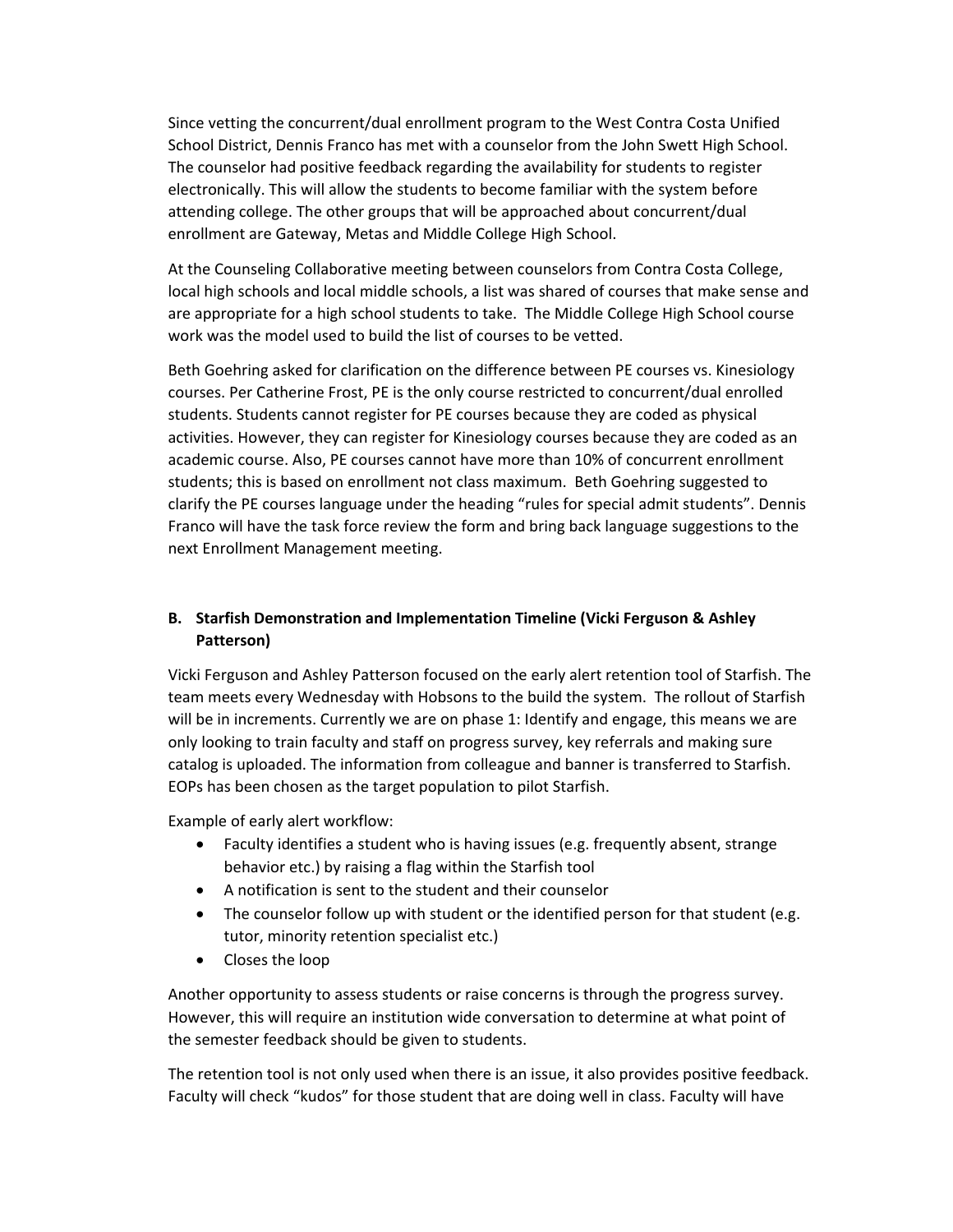access only to their class roster(s). Beside raising flags and sending kudos, a student may get an instant referral. Instant referrals are typically requested by whoever is assigned to the student. Once a student has received a referral, it becomes part of their to do list/task list.

The management tools at a glance can be filtered by academic program, campus location and academic status. The success score is used to measure the students's progress. While administration and faculty can see the score, the student will only see a progress chart. Another feature is the ability to run analytic reports.

Starfish is not imbedded within InSite Portal. However, the login will be the same as the InSite Portal. The committee members suggested to set up a link to Starfish on the Insite Portal page and to include the Starfish link in every email notification that is sent to students.

Vicki Ferguson demonstrated the Starfish test site.

- The homepage is used districtwide
- Users: Identified the departments and programs that we wanted to create special cohorts. (e.g. EOPS, Athletes, foster youth, apprenticeship, veterans, etc.)
- Roles: Job titles (e.g. administrative assistance, coaches, CalWORKs, etc.)
- Data & Analytics: Assessment scores, cumulative GPA, federal, academic program, BOG, registration date.

The Degree Planner Task Force is comprised of Catherine Frost, Dennis Franco and Sarah Boland. The Retention group is only Vicki Ferguson and Ashley Patterson. However, more members will be added to the group. The next steps are:

- Identify faculty leaders
- Have a flex activities conversation about Starfish

The committee asked Vicki Ferguson to bring back more concrete information about structure, as well as recommendations to the next Enrollment Management meeting.

### **C. Website Update (Tammeil Gilkerson)**

The website survey has gone out to the college community. So far there have been about 100 responses. The feedback will be sent to Jeribai Tascoe the website designer. He will report back to the committee with updates.

### **D. Sharing Resource Guide Samples Options (Tammeil Gilkerson)**

The committee reviewed the resource guides examples to get ideas about refreshing or adding the college's publications. Members liked the idea of having resource guides for the different groups on campus (e.g. veterans and foster youth). The committee will need to further discuss the idea of Enrollment Management managing the publication project. This agenda item will be brought back to the next meeting and Brandy Howard the new Marketing Director will be invited.